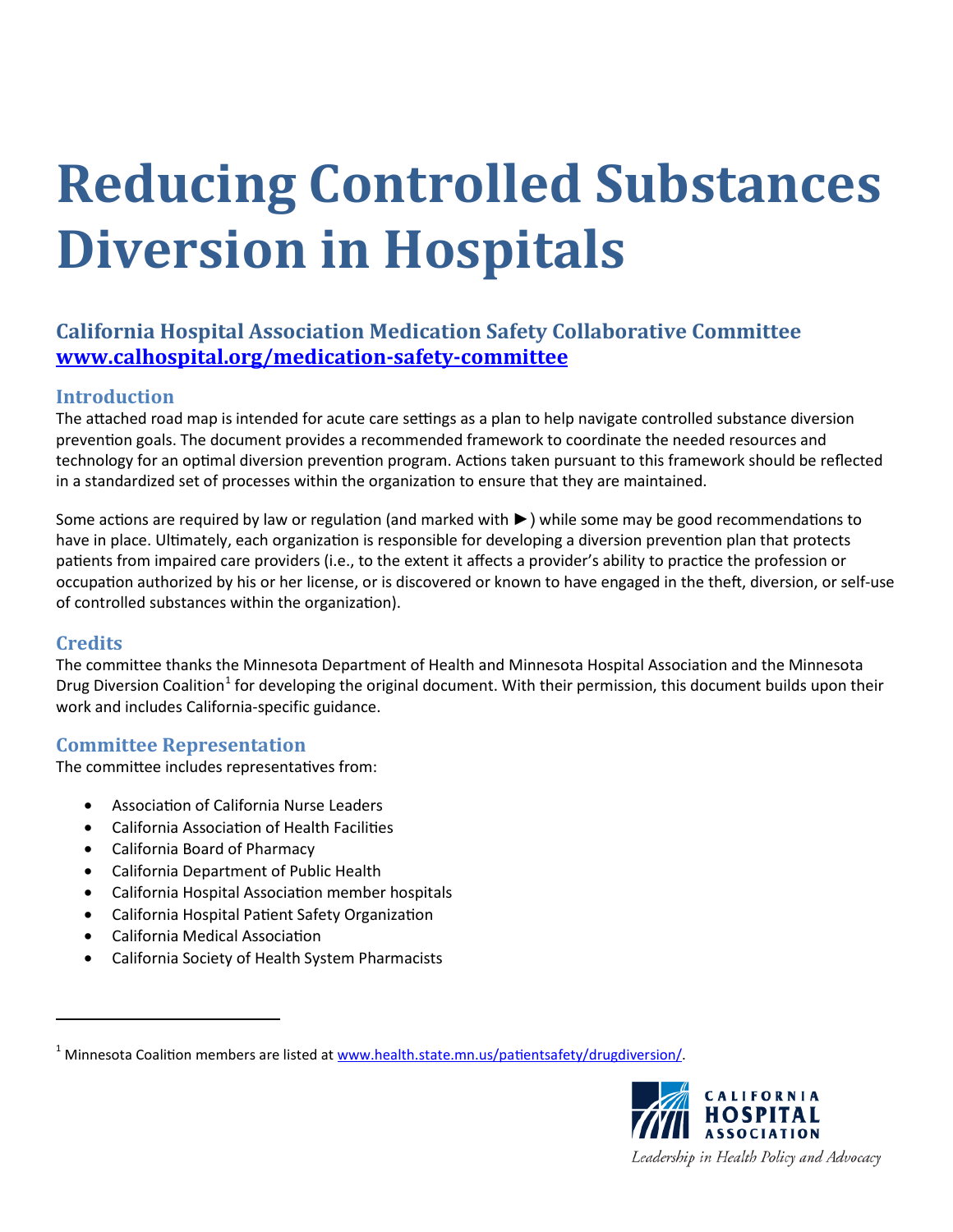# **Road Map to Controlled Substance Diversion Prevention**

| Component                        | <b>Specific Action(s)</b>                                                                | <b>Self-Assessment Checklist</b>                                                                                                                        |
|----------------------------------|------------------------------------------------------------------------------------------|---------------------------------------------------------------------------------------------------------------------------------------------------------|
| Safety Teams /<br>Organizational | 1. Organization defines<br>Controlled Substance (CS)                                     | The organization has an interdisciplinary team involved in<br>1а.<br>developing and overseeing the CS Diversion Prevention Program.                     |
| <b>Structure</b>                 | Diversion Prevention Program.                                                            | $1b$ .<br>The CS Diversion Prevention Program includes<br>prevention, detection and investigation.                                                      |
|                                  |                                                                                          | The CS Diversion Prevention Program is reviewed by the<br>1C.<br>team and updated at least annually.                                                    |
|                                  |                                                                                          | CS Diversion Prevention Program champions have been<br>1d.<br>identified and have designated clear roles with expectations from<br>the following areas: |
|                                  |                                                                                          | <b>Medical Staff</b>                                                                                                                                    |
|                                  |                                                                                          | Pharmacy                                                                                                                                                |
|                                  |                                                                                          | <b>Nursing</b>                                                                                                                                          |
|                                  |                                                                                          | Security                                                                                                                                                |
|                                  |                                                                                          | <b>Human Resources</b>                                                                                                                                  |
|                                  |                                                                                          | Patient Safety/Risk Management/Compliance                                                                                                               |
|                                  |                                                                                          | Administration                                                                                                                                          |
|                                  |                                                                                          | Legal (as necessary)                                                                                                                                    |
|                                  |                                                                                          | Communications (as necessary)                                                                                                                           |
|                                  | 2. An organizational structure<br>is in place that supports an<br>effective CS Diversion | The organization has a designated coordinator(s) for the<br>2a.<br>CS Diversion Prevention Program.                                                     |
|                                  | Prevention Program.                                                                      | The coordinator(s) has dedicated time to serve in this<br>2b.<br>coordination function.                                                                 |
|                                  |                                                                                          | The organization has a team prepared to respond to<br>2c.<br>suspected CS diversion situations.                                                         |
|                                  |                                                                                          | The organization has and regularly reviews policies and<br>2d.<br>procedures addressing all aspects of the CS use processes.                            |
|                                  |                                                                                          | The organization regularly reviews policies and<br>2e.<br>procedures to assure compliance with state and federal laws.                                  |

**Applies to health care professionals, patients, families, visitors,and others.**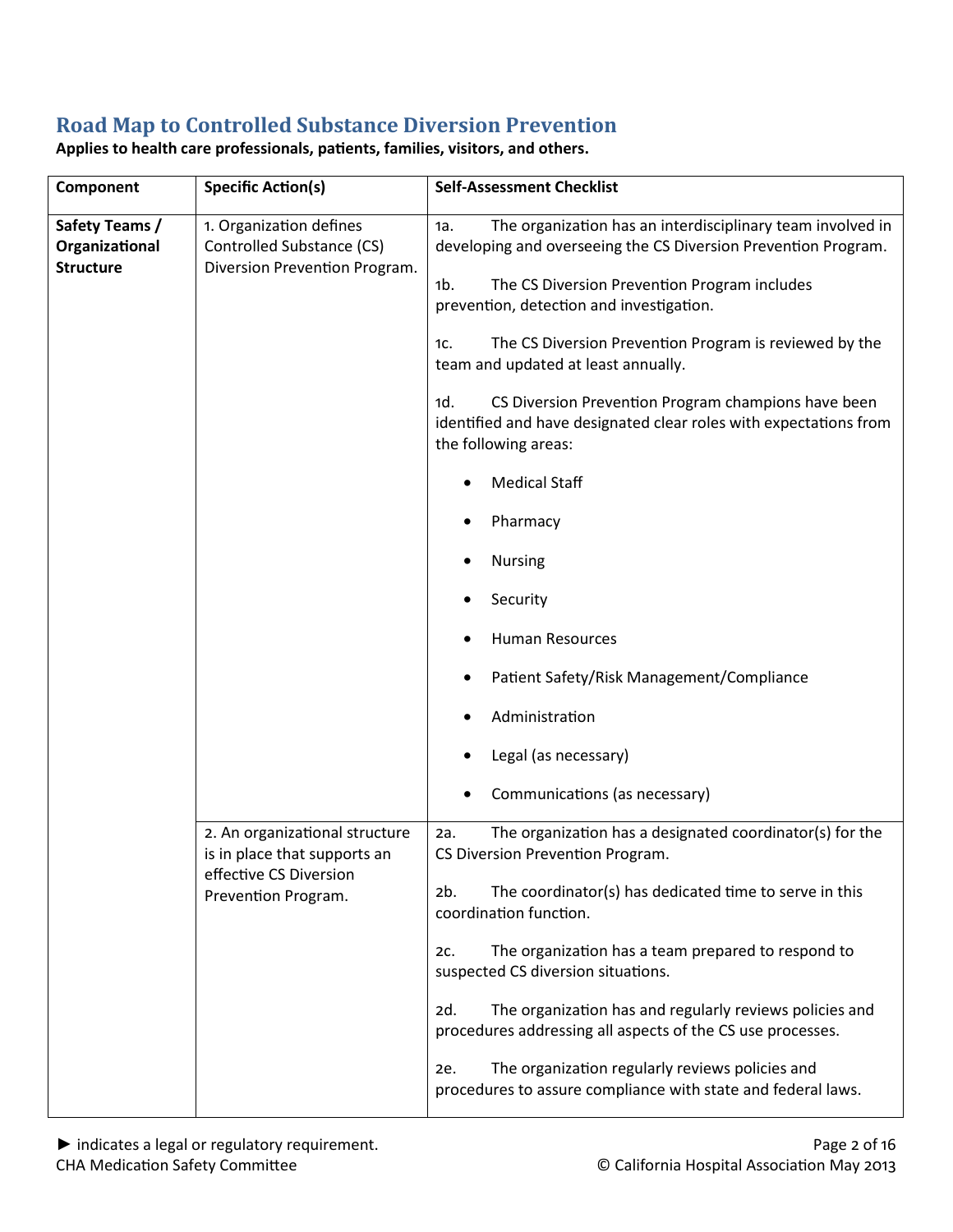|                                                                                            | 3. Organization proactively<br>collaborates with local law<br>enforcement.                                                              | The organization (e.g. security) has engaged local law<br>за.<br>enforcement (e.g. county sheriff, chief of police) to discuss the CS<br>Diversion Prevention Program and establish a communication<br>strategy (including public) prior to CS diversion situations.                                                                                                        |
|--------------------------------------------------------------------------------------------|-----------------------------------------------------------------------------------------------------------------------------------------|-----------------------------------------------------------------------------------------------------------------------------------------------------------------------------------------------------------------------------------------------------------------------------------------------------------------------------------------------------------------------------|
|                                                                                            | 4. Organization fulfills all<br>reporting requirements for<br>diversion or loss of CS.                                                  | The owner reports to the California Board of Pharmacy<br>4а.<br>within thirty days of discovery of any CS losses, including their<br>amounts and strengths.                                                                                                                                                                                                                 |
|                                                                                            |                                                                                                                                         | The DEA registrant or their designee reports any CS<br>4b.<br>theft or significant loss to the DEA within one business day of<br>discovery.                                                                                                                                                                                                                                 |
|                                                                                            |                                                                                                                                         | The organization follows other applicable<br>4c.<br>requirements. For example, Medicare Conditions of Participation<br>states: "Abuses and loss of controlled substances must be<br>reported in accordance with applicable Federal and State laws, to<br>the individual responsible for the pharmaceutical service, and to<br>the chief executive officer, as appropriate." |
| <b>Access to</b><br>Information /<br><b>Accurate</b><br><b>Reporting /</b><br>Monitoring / | 1. Organization reviews and<br>audits relevant data that could<br>indicate potential CS<br>diversion.                                   | The organization has a process to generate controlled<br>1a.<br>substance data on a minimum monthly basis such as controlled<br>substance surveillance reports, high user report, CS use through<br>reports/log-sheets and CS "Disposition and Inventory" sheets.                                                                                                           |
| Surveillance /<br><b>Detection System</b>                                                  | 2. Organization tracks and<br>reviews measures<br>recommended by Medication<br>Safety Committee or other<br>designated groups reporting | The organization has a process in place to review and<br>2a.<br>analyze CS data on a regular basis.<br>The organization shares findings from the data analysis<br>2b.<br>on a regular basis.                                                                                                                                                                                |
|                                                                                            | directly to a Medical Staff<br>Committee.                                                                                               | There is a process in place to activate a response team<br>2c.<br>that includes a patient care manager, pharmacy, Human<br>Resources (HR) and security when diversion is suspected.                                                                                                                                                                                         |
|                                                                                            |                                                                                                                                         | The organization has a process in place to contact law<br>2d.<br>enforcement when diversion or theft is suspected.                                                                                                                                                                                                                                                          |
| <b>Facility</b><br><b>Expectations</b>                                                     | 1. Organization communicates<br>the expectation that staff<br>"speak up" when they become<br>aware of an issue related to CS            | Senior leadership has clearly communicated that all<br>1a.<br>staff are to speak up and will be supported in speaking up when<br>they become aware of possible diversion.                                                                                                                                                                                                   |
|                                                                                            | diversion.                                                                                                                              | $1b$ .<br>The hospital treats such information as confidential<br>and takes all reasonable steps to protect the confidentiality of the<br>information and the identity of the employee furnishing<br>information.                                                                                                                                                           |
|                                                                                            | 2. Organization establishes full<br>disclosure policy.                                                                                  | The organization has a clearly defined full disclosure<br>2a.<br>policy and process to communicate to patients/families who are                                                                                                                                                                                                                                             |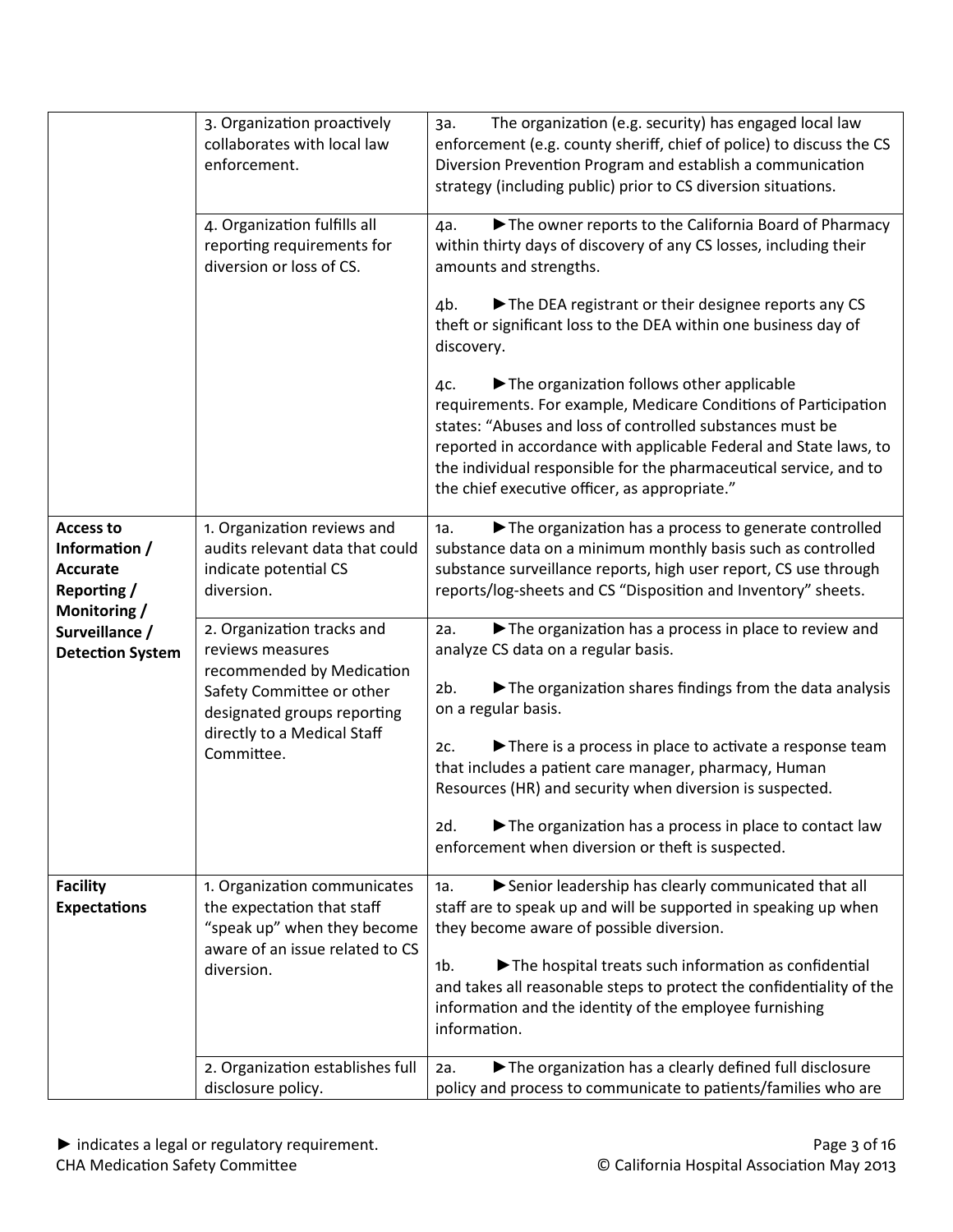|                                          |                                                                                                                                                  | affected by CS prevention diversion.                                                                                                                                                                                                                                                             |
|------------------------------------------|--------------------------------------------------------------------------------------------------------------------------------------------------|--------------------------------------------------------------------------------------------------------------------------------------------------------------------------------------------------------------------------------------------------------------------------------------------------|
|                                          | 3. The organization's HR<br>practices support an effective<br>organization-wide CS                                                               | The organization has established and communicated<br>за.<br>ways for staff to speak up anonymously (e.g. hot line, paper or<br>electronic submission).                                                                                                                                           |
|                                          | Diversion Prevention Program.                                                                                                                    | $3b$ .<br>The organization has a process in place to remove an<br>impaired caregiver from patient care.                                                                                                                                                                                          |
|                                          |                                                                                                                                                  | The organization conducts pre-employment<br>3c.<br>background checks for Licensed Independent Practitioners (LIPs)<br>and employees.                                                                                                                                                             |
|                                          |                                                                                                                                                  | A log of staff photographs and signatures are maintained<br>3d.<br>as appropriate.                                                                                                                                                                                                               |
|                                          |                                                                                                                                                  | The organization has a process to manage employee<br>3e.<br>access to CS in a timely fashion when terminated or transferred.                                                                                                                                                                     |
|                                          |                                                                                                                                                  | 3f.<br>The organization has developed a "for cause" policy for<br>drug testing.                                                                                                                                                                                                                  |
|                                          | 4. Organization does not allow<br>sharing of pass codes.                                                                                         | The organization establishes and enforces a policy of<br>4а.<br>not sharing pass codes such as electronic medical record (EMR),<br>Automated Distribution Machine <sup>2</sup> (ADM) and pharmacy door<br>codes.                                                                                 |
| <b>Education Staff</b><br>(and Patients) | 1. Organization has in place an<br>effective and comprehensive<br>training and education<br>program for all staff on CS<br>diversion prevention. | The CS Diversion Prevention Program team has attended<br>1a.<br>CS diversion prevention and statutory requirements training (e.g.<br>National Association of Drug Diversion Investigators [NADDI],<br>professional associations, licensing boards, state, local and<br>federal law enforcement). |
|                                          |                                                                                                                                                  | Expectations and supporting education have been<br>1b.<br>incorporated into training for all new staff and LIPs.                                                                                                                                                                                 |
|                                          |                                                                                                                                                  | Expectations and training include, at a minimum,<br>1C.<br>providing awareness training to know the signs of diversion.                                                                                                                                                                          |
|                                          |                                                                                                                                                  | Resources are available to support employees and LIPs,<br>1d.<br>e.g. Employee Assistance Program (EAP) and Health Professional<br>Services Program (HPSP).                                                                                                                                      |
|                                          |                                                                                                                                                  | The facility requires training on CS policies and<br>1e.                                                                                                                                                                                                                                         |

 $\overline{\phantom{0}}$ 

<span id="page-3-0"></span> $2$  ADM is a robotic or computerized device in which the device components are designed to distribute drugs in a licensed health care facility. A pharmacist is responsible for the drug entry into the patient's profile, final review and distribution of the patient medications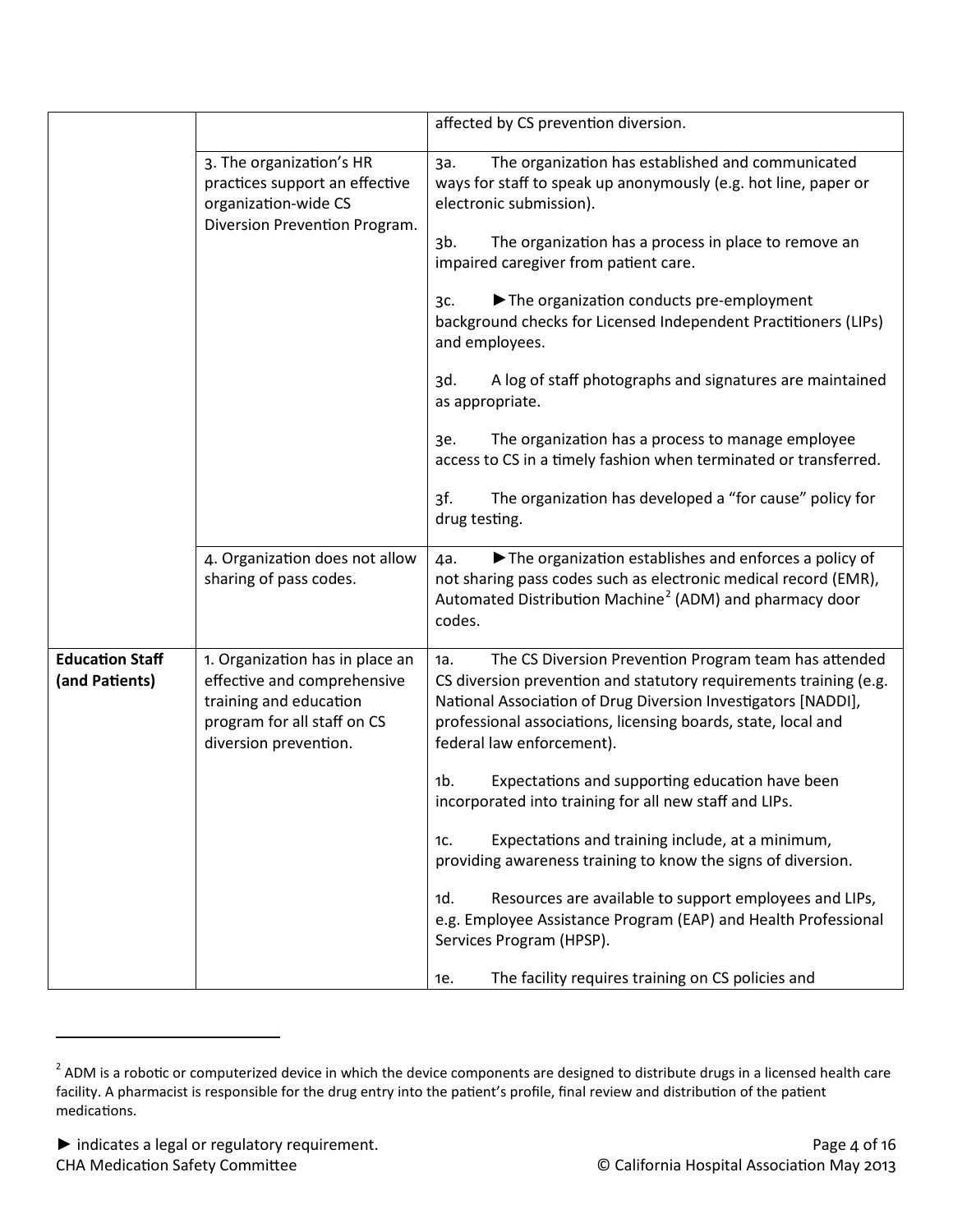|                    |                                                                  | procedures prior to authorizing staff to have CS access.                      |
|--------------------|------------------------------------------------------------------|-------------------------------------------------------------------------------|
|                    |                                                                  |                                                                               |
|                    |                                                                  | 1f.<br>The facility provides ongoing staff education at least                 |
|                    |                                                                  | annually to promote safe handling of CS and CS diversion                      |
|                    |                                                                  | awareness.                                                                    |
|                    |                                                                  |                                                                               |
|                    |                                                                  | The organization provides patient education on safe<br>1g.                    |
|                    |                                                                  | medication handling, including potential for diversion.                       |
|                    |                                                                  |                                                                               |
| <b>Storage and</b> | 1. Organization stores CS and<br>other high-risk items securely, | The organization has a process in place for securing CS<br>1a.                |
| <b>Security</b>    |                                                                  | (as described in section 2 below) for every setting and                       |
|                    | in all settings and<br>circumstances.                            | circumstance.                                                                 |
|                    |                                                                  |                                                                               |
|                    | 2. Organization has a process<br>in place for securing CS.       | Never leave CS unattended.<br>2a.                                             |
|                    |                                                                  | CS are stored in a locked location (e.g., ADM, $\mathbb{C}^3$ vault or<br>2b. |
|                    |                                                                  | locked cabinet/drawer/box) at all times.                                      |
|                    |                                                                  |                                                                               |
|                    |                                                                  | ADM-managed CS are stored in a location with one CS-<br>2c.                   |
|                    |                                                                  | type access. For example, users cannot have access to a second                |
|                    |                                                                  | type of CS when accessing the intended CS.                                    |
|                    |                                                                  |                                                                               |
|                    |                                                                  | 2d.<br>Access to CS storage areas is limited to authorized staff.             |
|                    |                                                                  | Non-ADM CS cabinets are secured with a locking device.<br>2e.                 |
|                    |                                                                  | 2f.<br>ADM and non-ADM access is removed promptly for                         |
|                    |                                                                  | terminated employees.                                                         |
|                    |                                                                  |                                                                               |
|                    |                                                                  | Patient-specific CS infusions (e.g., PCA <sup>4</sup> , epidural, and<br>2g.  |
|                    |                                                                  | continuous infusions) are enclosed in a locked box.                           |
|                    |                                                                  |                                                                               |
|                    |                                                                  | Keys are controlled and accounted for.<br>2h.                                 |
|                    |                                                                  | Prescription pads and paper are stored in ADM, locked<br>2i.                  |
|                    |                                                                  | location or under control of an LIP.                                          |
|                    |                                                                  |                                                                               |
|                    |                                                                  | Facility designates authorized individuals to order<br>2j.                    |
|                    |                                                                  | prescription pads/paper direct from the vendor for the operating              |
|                    |                                                                  | unit or patient care area.                                                    |
|                    |                                                                  |                                                                               |
|                    |                                                                  | 2k.<br>Electronic and non-electronic prescriptions comply with                |
|                    |                                                                  | state and federal requirements.                                               |
|                    |                                                                  | CS brought in by a patient that cannot be returned home<br>2l.                |
|                    |                                                                  | are inventoried by two authorized health care staff and stored in             |

<sup>&</sup>lt;sup>3</sup> Schedule II controlled substance.

<span id="page-4-1"></span>ı

■indicates a legal or regulatory requirement.<br>CHA Medication Safety Committee CHA Medication Safety Committee CHA Medication May 2013

<span id="page-4-0"></span> $4$  Patient-controlled analgesia.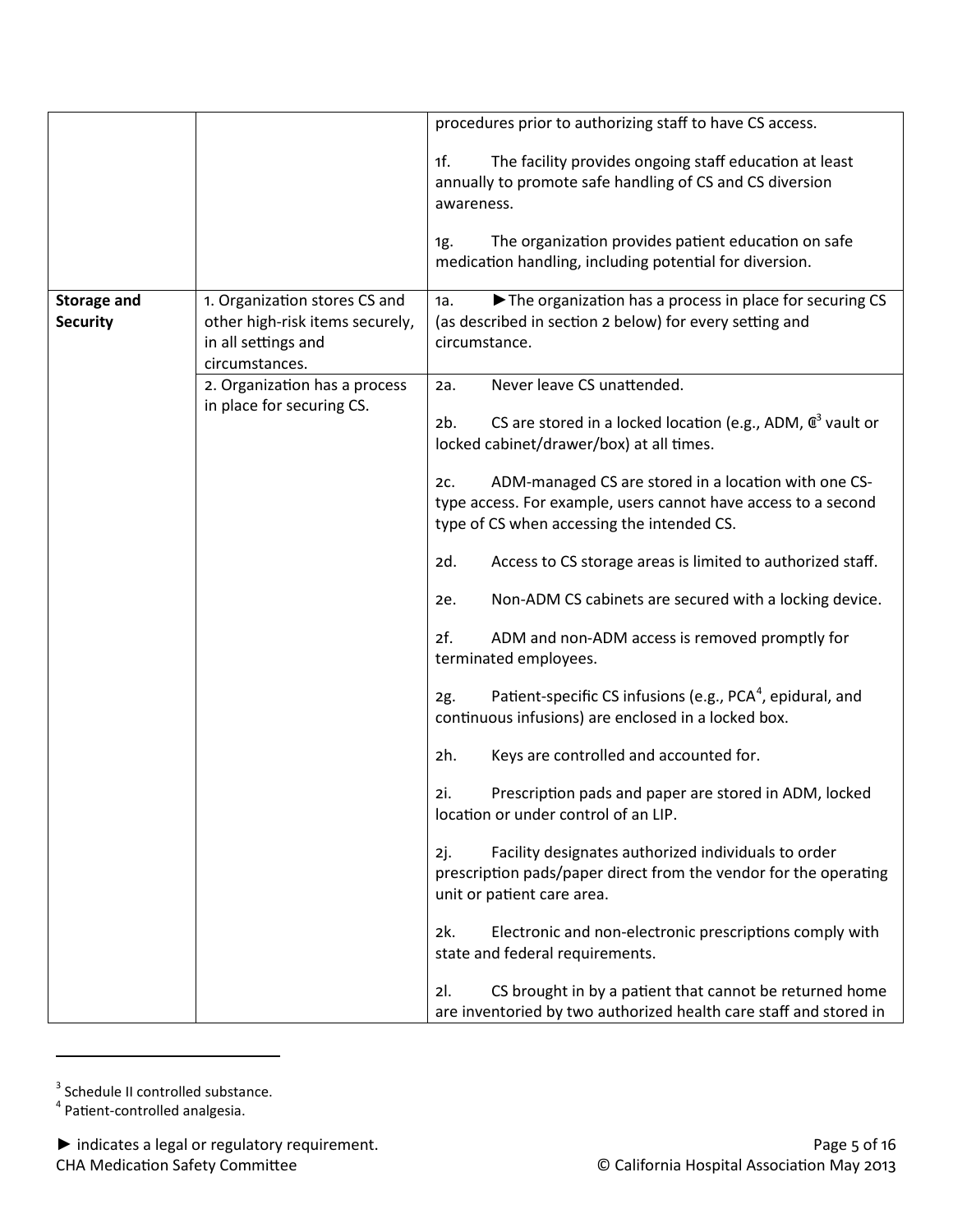|             |                                                                                            | a locked, limited access area.                                                                                                                                                                                                                                                                                                                                                                                                                                                                                                                      |
|-------------|--------------------------------------------------------------------------------------------|-----------------------------------------------------------------------------------------------------------------------------------------------------------------------------------------------------------------------------------------------------------------------------------------------------------------------------------------------------------------------------------------------------------------------------------------------------------------------------------------------------------------------------------------------------|
|             |                                                                                            | CS brought to the hospital for use by the patient (i.e.,<br>2m.<br>Patient's Own Medication) is securely stored and accounted for<br>during the hospitalization as well as upon the patient's discharge.<br>It is recommended to have a process in place where patients are<br>contacted after discharge to pick up their CS in storage. CS<br>remaining in the pharmacy and not picked up by the patient after<br>discharge is to be destroyed per the hospital's policies.<br>Preferably, the patient is contacted and asked to pick up their CS. |
|             | 3. Organization uses camera<br>surveillance in high-risk areas<br>as appropriate.          | Camera surveillance is used in primary CS pharmacy<br>3а.<br>storage area (e.g. narcotics vault).                                                                                                                                                                                                                                                                                                                                                                                                                                                   |
| Procurement | 1. Organization effectively and<br>safely handles procurement in<br>the hospital pharmacy. | The organization has a process in place for procuring CS that<br>includes:                                                                                                                                                                                                                                                                                                                                                                                                                                                                          |
|             |                                                                                            | If the hospital utilizes the controlled substance<br>1a.<br>ordering system (CSOS) <sup>5</sup> , then each user must have their own<br>password. Passwords cannot be shared.                                                                                                                                                                                                                                                                                                                                                                       |
|             |                                                                                            | Excluding radiopharmaceuticals <sup>6</sup> , the hospital<br>$1b$ .<br>pharmacy procures all CS.                                                                                                                                                                                                                                                                                                                                                                                                                                                   |
|             |                                                                                            | Individuals authorized to order C-C are limited to the<br>1C.<br>DEA registrant and authorized individuals. DEA 222 forms are<br>secured and accessible only to these individuals.                                                                                                                                                                                                                                                                                                                                                                  |
|             |                                                                                            | Individuals other than the DEA registrant authorized to<br>1d.<br>order CS must have a power of attorney on file to execute the<br>DEA 222 forms as per 21CFR1305.05.                                                                                                                                                                                                                                                                                                                                                                               |
|             |                                                                                            | The persons authorized to order CS are not the same<br>1e.<br>persons who receive the CS.                                                                                                                                                                                                                                                                                                                                                                                                                                                           |
|             |                                                                                            | 1f.<br>All invoices received are signed and have the date<br>when the medications were received.                                                                                                                                                                                                                                                                                                                                                                                                                                                    |
|             |                                                                                            | ▶ Only a licensed pharmacist or authorized receiving<br>1g.<br>person signs for the controlled substance delivery.                                                                                                                                                                                                                                                                                                                                                                                                                                  |
|             |                                                                                            | If CS are delivered to hospital central receiving, an<br>1h.                                                                                                                                                                                                                                                                                                                                                                                                                                                                                        |

<span id="page-5-1"></span><sup>&</sup>lt;sup>5</sup> An electronic DEA 222 program. DEA's CSOS is an encrypted electronic controlled substance ordering system between a wholesaler and the DEA licensee's authorized user. The DEA's CSOS is the preferred method for CCS procurement.

ı

<span id="page-5-0"></span><sup>&</sup>lt;sup>6</sup> Currently, there is one @radiopharmaceutical: DaTscan™ (Iodine I-123 ioflupane), a cocaine analog indicated for striatal dopamine transporter visualization using SPECT brain imaging to assist in the evaluation of adult patients with suspected Parkinsonian syndromes.

<sup>▶</sup> indicates a legal or regulatory requirement. example a set of 16 and 20 and 20 and 20 and 20 and 20 and 20 and 20 and 20 and 20 and 20 and 20 and 20 and 20 and 20 and 20 and 20 and 20 and 20 and 20 and 20 and 20 and 20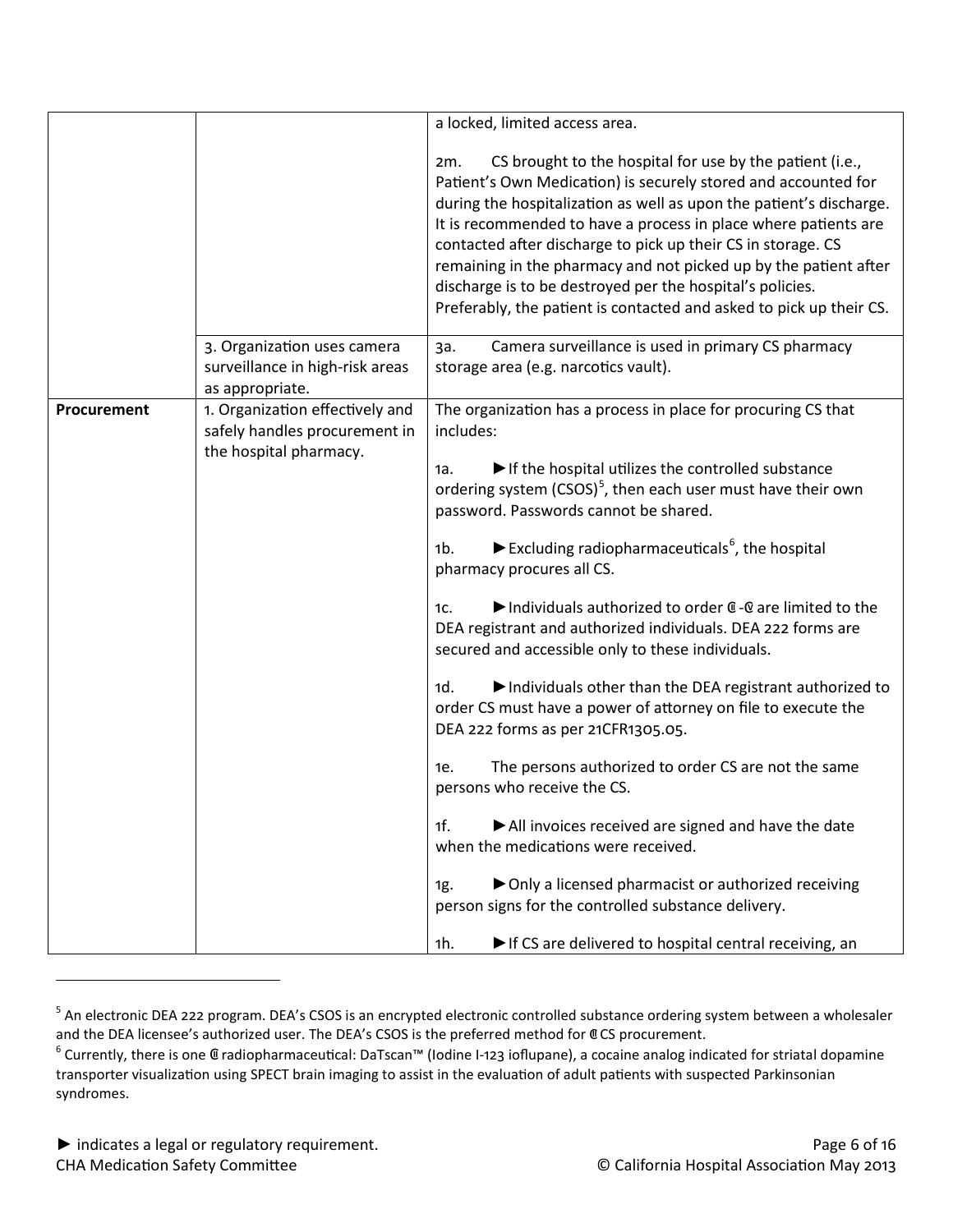|                                               |                                                                                                        | authorized receiving person signs for the delivery, central<br>receiving transfers CS to the pharmacy within one working day<br>following receipt by the hospital, and then the pharmacist<br>immediately inventories the CS.<br>$\blacktriangleright$ If CS are delivered to the pharmacy when the<br>1İ.<br>pharmacy is closed and pharmacist unavailable, then storage of<br>this delivery must comply with the requirements of California<br>Business and Professions Code 4059.5(f). <sup>7</sup><br>Any discrepancy between the receipt and the type or<br>1j.<br>quantity of CS actually received is reported to the delivering<br>wholesaler or manufacturer by the next business day after<br>delivery. |
|-----------------------------------------------|--------------------------------------------------------------------------------------------------------|------------------------------------------------------------------------------------------------------------------------------------------------------------------------------------------------------------------------------------------------------------------------------------------------------------------------------------------------------------------------------------------------------------------------------------------------------------------------------------------------------------------------------------------------------------------------------------------------------------------------------------------------------------------------------------------------------------------|
| Prescribing                                   | 1. The organization's ordering/<br>prescribing practices minimize<br>the risk of CS diversion.         | ► CS are prescribed only by licensed authorized<br>1a.<br>prescribers with a DEA registration or institutionally assigned DEA<br>suffix.<br>A valid order from an authorized prescriber exists for<br>1b.<br>all CS administered.<br>► CS are not prescribed by an authorized prescriber for<br>1C.<br>him/herself or immediate family members.<br>Patient-specific CS orders are generated by electronic<br>1d.<br>systems with controlled access except in emergencies in<br>accordance with applicable federal and state laws and rules.<br>Range orders for CS are minimized.<br>1e.                                                                                                                         |
| <b>Preparation &amp;</b><br><b>Dispensing</b> | 1. The organization's<br>preparation and dispensing<br>practices minimize the risk of<br>CS diversion. | Tamper-evident packaging is utilized for CS prepared<br>1а.<br>by pharmacy. <sup>8</sup><br>► CS transported via pneumatic tube are sent via secured<br>1b.<br>transaction.<br>There must be a co-signature for delivery of CS to non-<br>1C.<br>ADM areas. Document chain of custody.<br>CS are dispensed in single-unit-dose packaging. <sup>9</sup><br>1d.<br>Secure, locked, non-transparent medication delivery<br>1e.                                                                                                                                                                                                                                                                                      |

 $7$  See appendix for B&P 4059.5(f) text.

<span id="page-6-2"></span> $\overline{\phantom{0}}$ 

<span id="page-6-0"></span><sup>&</sup>lt;sup>8</sup> Tamper-evident packaging means a container within which a drug is sealed so that the contents cannot be opened without obvious destruction of the seal

<span id="page-6-1"></span> $9$  Single-unit-dose packaging means a single-unit container for articles intended for administration as a single dose, direct from the container.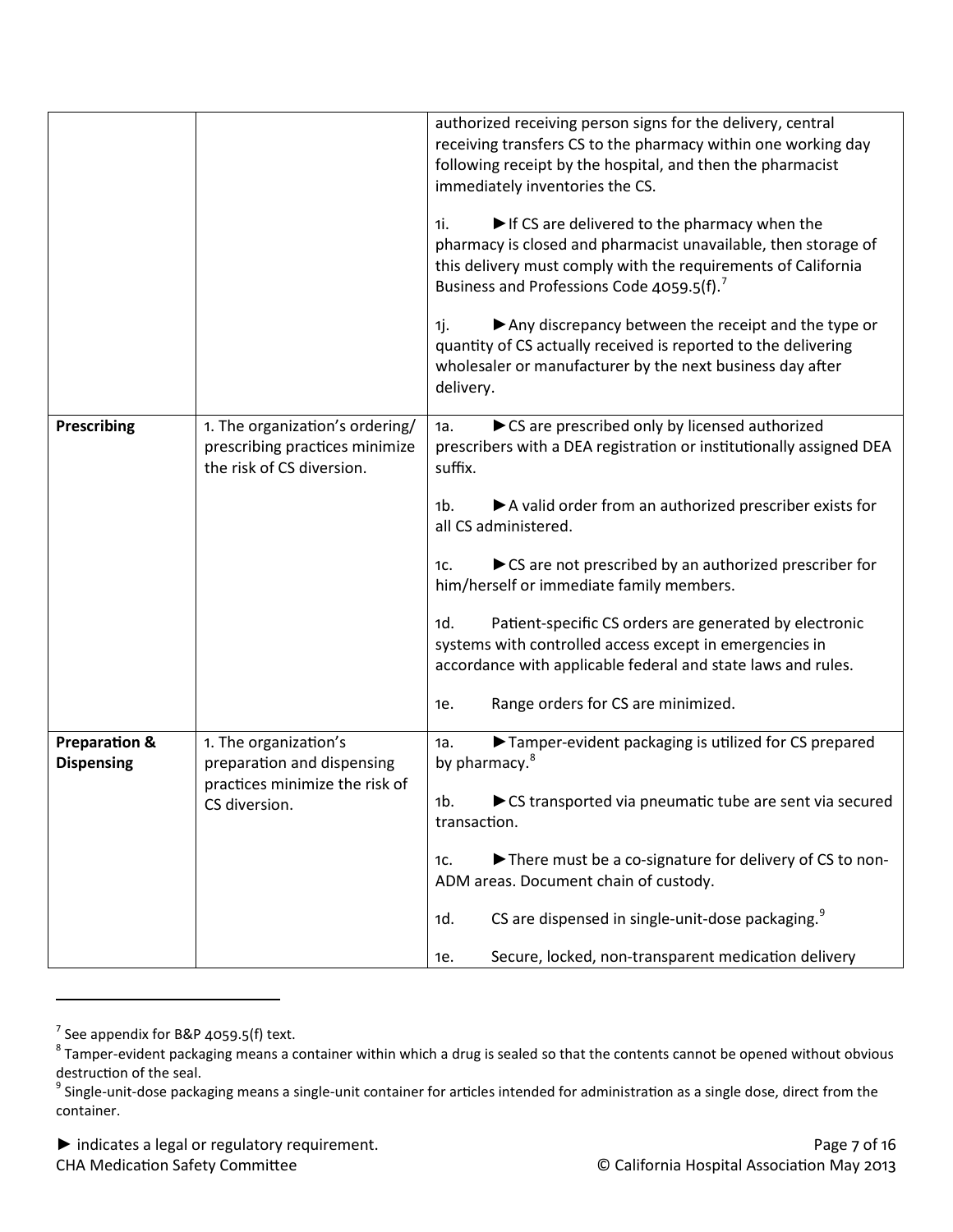|                |                                                                                               | carts/containers are used to deliver CS and accessible only by<br>authorized individuals.                                                                                                                              |
|----------------|-----------------------------------------------------------------------------------------------|------------------------------------------------------------------------------------------------------------------------------------------------------------------------------------------------------------------------|
|                |                                                                                               | 1f.<br>ADMs are utilized in patient care areas for the<br>distribution of CS and are interfaced with the electronic patient<br>profile to limit access only to medications ordered for a specific<br>patient.          |
|                |                                                                                               | Reconciliation is performed on ADM CS dispense<br>1g.<br>transactions for temporary patients to ensure that the CS went to<br>an actual patient. <sup>10</sup>                                                         |
|                |                                                                                               | 1h.<br>Bar code scanning is utilized when replenishing ADMs.                                                                                                                                                           |
|                |                                                                                               | A blind count process is used for narcotic vault and ADM<br>1İ.<br>distributed CS. <sup>11</sup>                                                                                                                       |
|                |                                                                                               | The number of CS on override status in profile ADMs is<br>$1$ j.<br>minimized (e.g. one-time injectables for emergencies only).                                                                                        |
|                |                                                                                               | Biometric-ID technology is used instead of passwords. If<br>1k.<br>passwords are used, passwords expire on a regular interval. <sup>12</sup>                                                                           |
|                |                                                                                               | 1.<br>ADM downtime procedures must be defined to maintain<br>the control, documentation and accountability of CS.                                                                                                      |
| Administration | 1. The organization's CS<br>administration practices<br>minimize the risk of CS<br>diversion. | There is a defined time between CS retrieval from storage<br>1a.<br>areas and time of administration and documentation (e.g. within<br>30 minutes of ADM removal or within 30 minutes of the end of<br>the procedure). |
|                |                                                                                               | The CS retrieved for a patient is the package size<br>1b.<br>equivalent to, or the closest available to, the dose to be<br>administered.                                                                               |
|                |                                                                                               | ▶ Only health care providers operating within the scope<br>1C.<br>of their practice may administer CS.                                                                                                                 |
|                |                                                                                               | ► CS are removed for one patient at a time from ADMs<br>1d.<br>and/or locked storage areas.                                                                                                                            |

 $10$  For example, a temporary patient ID may have been used when CS are needed in an emergency and the admission information is not yet transferred to the ADM.

► indicates a legal or regulatory requirement. example the state of 16 and 16 and 16 and 16 and 16 and 16 and 16 and 16 and 16 and 16 and 16 and 16 and 16 and 16 and 16 and 16 and 16 and 16 and 16 and 16 and 16 and 16 and

ı

<span id="page-7-0"></span> $11$  Blind count is a process utilized with ADM when refilling a controlled substance into the drug's individual pocket. The ADM requests the person replenishing the controlled substance to the ADM to count the quantity in the machine before adding the refill. The count in the pocket is not presented to the person replenishing the CS. If the count entered by the person replenishing the ADM is correct, the ADM will allow the refill of the controlled substance.

<span id="page-7-2"></span><span id="page-7-1"></span><sup>&</sup>lt;sup>12</sup> For example, the ISMP recommends changing passwords every 90 days or less if biometric authentication is not also in use ([http://www.ismp.org/selfassessments/ADC/Survey.pd\)](http://www.ismp.org/selfassessments/ADC/Survey.pdf).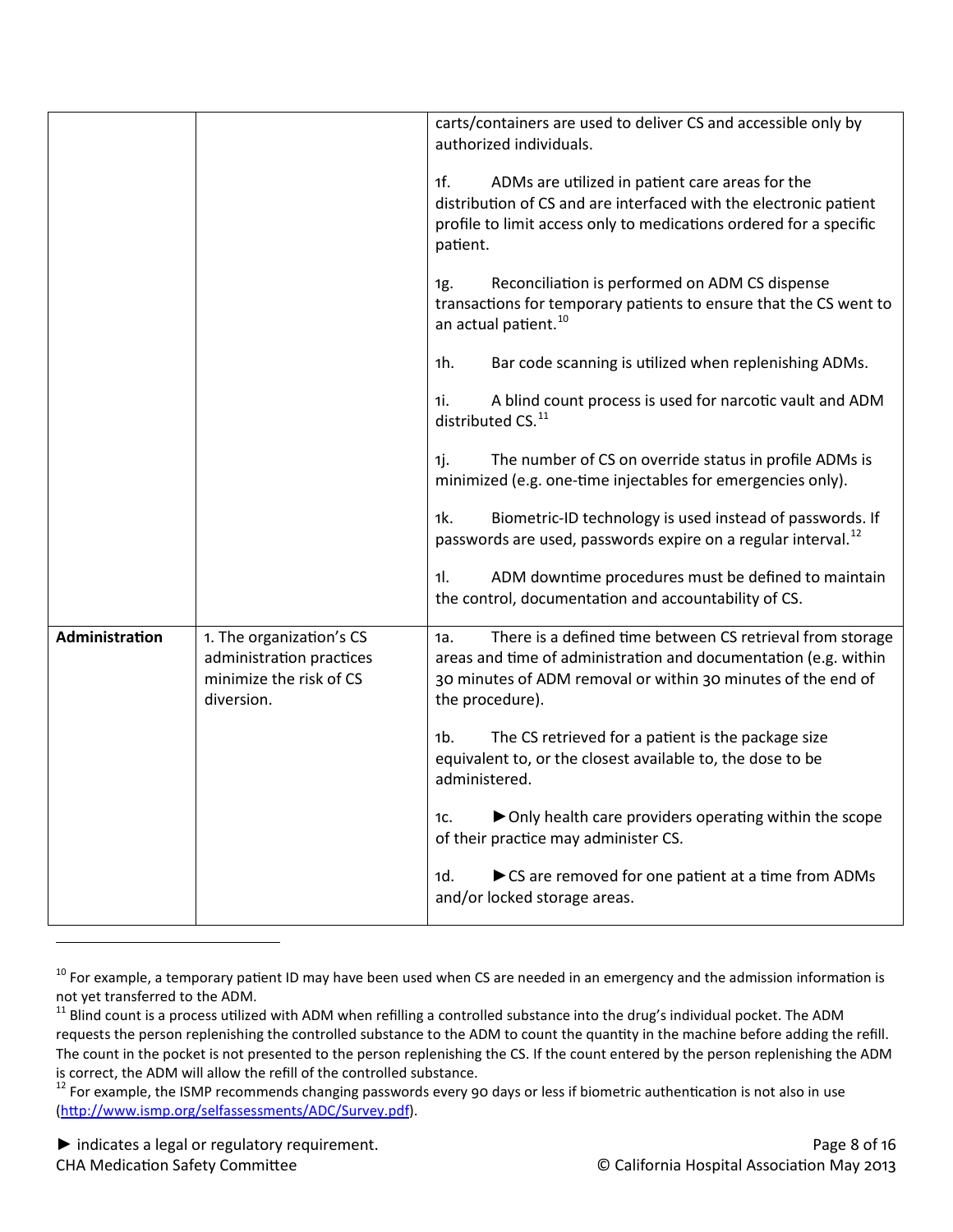|                       |                                                                                                                                                    | The individual retrieving CS from ADM/locked storage<br>1e.<br>area/box is also the person that administers the medication. The<br>organization defines exceptions (e.g. emergencies) and has a<br>policy/process in place to assure chain of custody.<br>1f.<br>All CS are drawn up into syringes that, if not<br>immediately administered, are labeled per institutional policy.                                                                                                                                                                                                                                                                                                                                                                                                                                                                                                                                                  |
|-----------------------|----------------------------------------------------------------------------------------------------------------------------------------------------|-------------------------------------------------------------------------------------------------------------------------------------------------------------------------------------------------------------------------------------------------------------------------------------------------------------------------------------------------------------------------------------------------------------------------------------------------------------------------------------------------------------------------------------------------------------------------------------------------------------------------------------------------------------------------------------------------------------------------------------------------------------------------------------------------------------------------------------------------------------------------------------------------------------------------------------|
| <b>Handling Waste</b> | 1. The organization's "waste"<br>handling practices maintain<br>chain of custody to minimize<br>the risk for CS diversion.                         | Pharmacy:<br>CS waste from Compounded sterile Product (CSP)<br>1а.<br>preparation in the Pharmacy is collected and randomly assayed.<br>Areas outside Pharmacy:<br>$\blacktriangleright$ Unusable product <sup>13</sup> (UP) CS are to be immediately<br>$1b$ .<br>wasted and witnessed by health care professionals per specific<br>hospital procedures.<br>All Potentially Reusable Product <sup>14</sup> (PRP) drugs are<br>1C.<br>returned to the pharmacy for evaluation of re-use/re-issue.<br>The organization has identified the high-risk areas (e.g.<br>1d.<br>surgical, anesthesia, procedural) where CS diversion occurs.<br>The organization has identified specific high-risk CS<br>1e.<br>medications (e.g., fentanyl) that are randomly assayed.<br>1f.<br>The organization has a process to randomly obtain and<br>assay UP CS. For random assays, the UP CS would not be subject<br>to immediate witnessed waste. |
|                       | 2. The organization's practices<br>for handling unused CS, empty<br>CS containers or CS returned<br>to pharmacy minimize the risk<br>of diversion. | <b>Wasting of UP CS:</b><br>Approved methods for wasting a CS are defined per<br>2a.<br>federal, state and county laws and regulations.<br>The wasting of all CS requires an independent licensed<br>2b.<br>witness and must be documented in the ADM or via proof of use<br>form, except when UP CS are returned to pharmacy for assay.<br>An individual witnessing CS wasting verifies the<br>2c.<br>volume/amount being wasted matches the documentation and<br>physically watches the medication being wasted per policy.                                                                                                                                                                                                                                                                                                                                                                                                       |

<sup>&</sup>lt;sup>13</sup> UP: Any medication that may not be used for a patient due to either the integrity no longer being intact or the medication has exceed its expiration/ bey

► indicates a legal or regulatory requirement. example the state of the state of the Page 9 of 16

ı

<span id="page-8-1"></span><span id="page-8-0"></span><sup>&</sup>lt;sup>14</sup> PRP: Medications that have been issued to a patient, which have not been used, the integrity of such packaging remains intact and expiration/beyond use date allow the medication to be re-issued to another patient.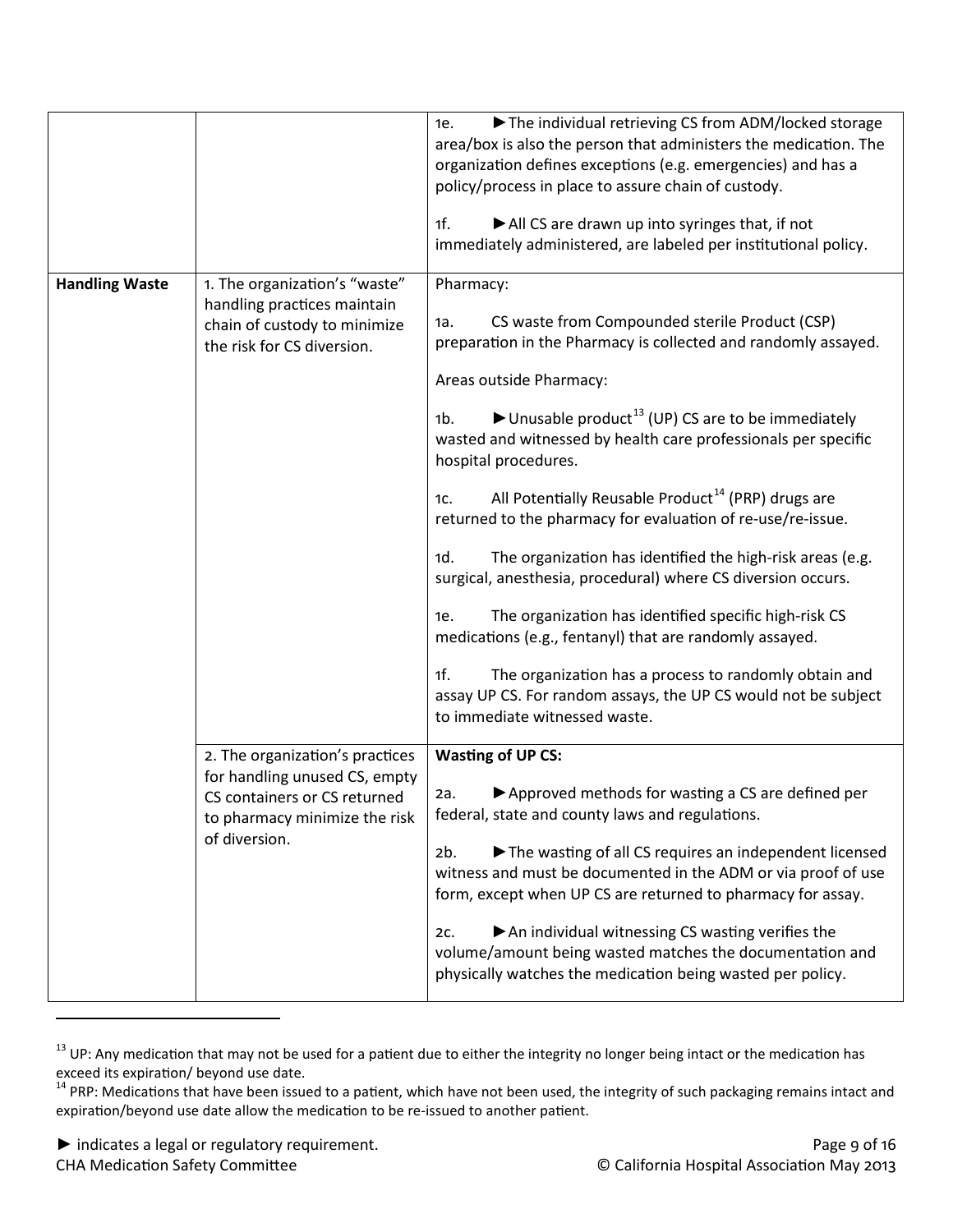|                                                                                      |                                                                                    | Empty containers of CS (e.g., vials) are discarded in<br>2d.<br>limited access waste containers.                                                                                                                                                                                                                                                                              |
|--------------------------------------------------------------------------------------|------------------------------------------------------------------------------------|-------------------------------------------------------------------------------------------------------------------------------------------------------------------------------------------------------------------------------------------------------------------------------------------------------------------------------------------------------------------------------|
|                                                                                      |                                                                                    | ▶ Waste containers with trace UP CS are secured to<br>2e.<br>prevent tampering.                                                                                                                                                                                                                                                                                               |
|                                                                                      |                                                                                    | 2f.<br>The pharmacy accounts for manufacturer overfill in<br>injectable containers. All overfill amounts are captured, verified,<br>documented, and wasted accordingly. Controlled substance<br>overfill should be considered unusable product (UP).                                                                                                                          |
|                                                                                      |                                                                                    | <b>PRP Returns:</b>                                                                                                                                                                                                                                                                                                                                                           |
|                                                                                      |                                                                                    | PRP ADM managed CS are returned to a secure return<br>2g.<br>bin/pocket and not to the original ADM pocket.                                                                                                                                                                                                                                                                   |
|                                                                                      |                                                                                    | All PRP CS returns to pharmacy require chain of<br>2h.<br>custody documentation in the patient care area and in pharmacy                                                                                                                                                                                                                                                      |
|                                                                                      |                                                                                    | <b>Waste or Reverse Distribution:</b>                                                                                                                                                                                                                                                                                                                                         |
|                                                                                      |                                                                                    | ▶ DEA registrant or their designee assists with all phases<br>2i.<br>of transfer of CS to a reverse distributor and/or hazardous waste<br>disposal company.                                                                                                                                                                                                                   |
|                                                                                      |                                                                                    | Expired CS that are quarantined for reverse distribution<br>2j.<br>are properly accounted by way of a log or inventory list. The<br>items sent back via reverse distribution could be reconciled with<br>the reverse distribution log of CS.                                                                                                                                  |
| <b>Monitoring of CS</b><br>and Process if<br><b>Diversion is</b><br><b>Suspected</b> | 1. Organization removes<br>access to CS if diversion is<br>suspected.              | All personnel actions (e.g. suspension, terminations<br>1a.<br>and resignations) are promptly communicated to pharmacy so<br>access to CS can be removed.                                                                                                                                                                                                                     |
|                                                                                      |                                                                                    | $\blacktriangleright$ If the hospital becomes aware of an arrest of an<br>1b.<br>employee for illicit use of CS, the hospital immediately conducts<br>its own investigation. The organization assesses whether to<br>suspend, transfer, terminate or take other action (e.g., remove<br>access to CS) against the employee.                                                   |
|                                                                                      | 2. Organization regularly<br>monitors CS through<br>inventory, reports and audits. | CS purchase invoices are compared to CS orders and<br>2a.<br>receipt into the pharmacy's perpetual inventory. Any CS<br>purchases outside of the pharmacy department are tracked. Since<br>the invoice-receipt pair may both be removed with CS diversion,<br>invoices also are reconciled to statements or wholesale purchase<br>history reports to detect missing invoices. |
|                                                                                      |                                                                                    | Movement of CS throughout the hospital is tracked. For<br>2b.<br>example, reports match narcotic vault transactions with receipt<br>into ADM and/or paper inventory record with RN signature of                                                                                                                                                                               |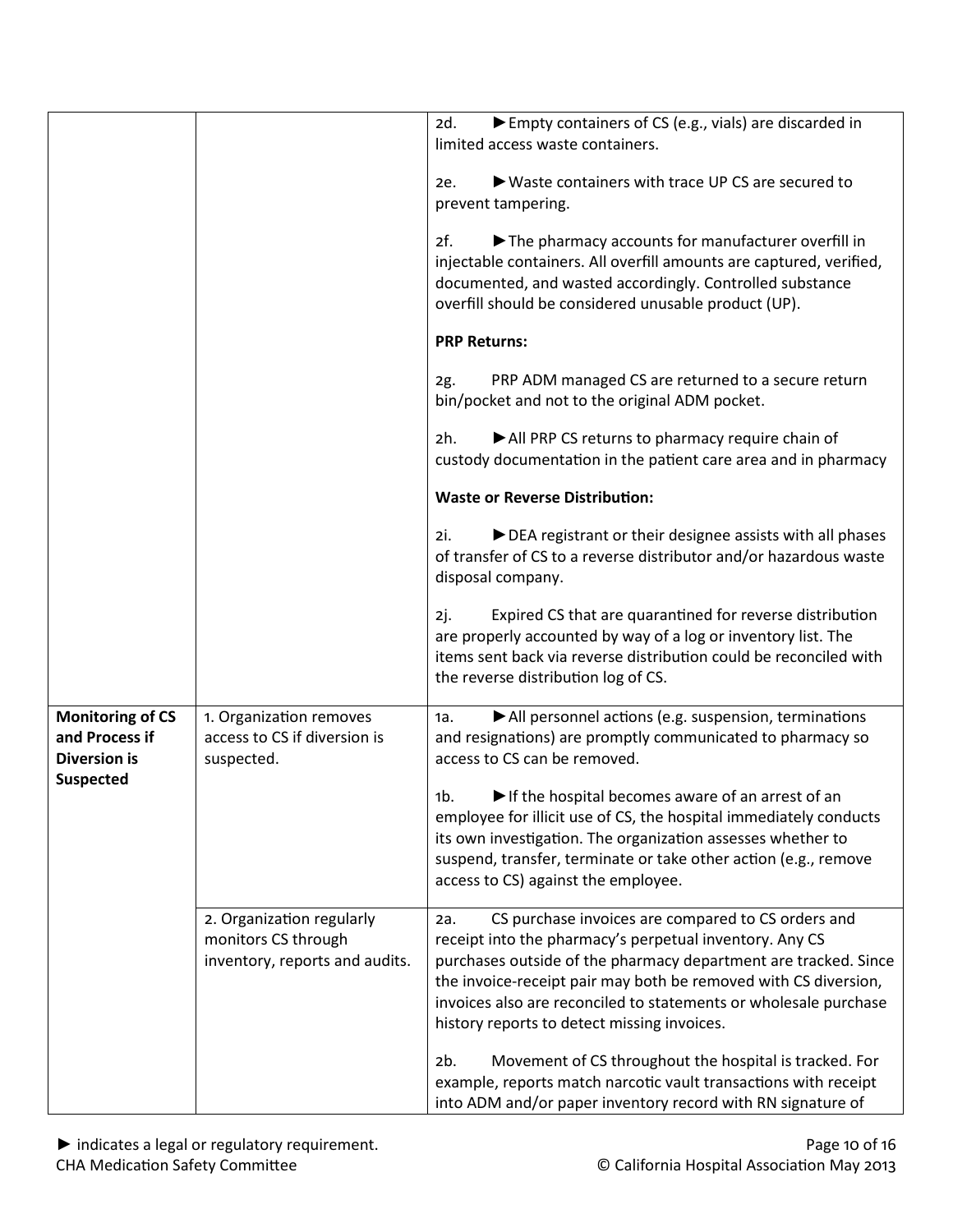|                                                                                             | receipt.                                                                                                                                                                                                                                                                                                                                                          |
|---------------------------------------------------------------------------------------------|-------------------------------------------------------------------------------------------------------------------------------------------------------------------------------------------------------------------------------------------------------------------------------------------------------------------------------------------------------------------|
|                                                                                             | ► CS within an ADM or narcotic vault are inventoried at<br>2c.<br>least monthly.                                                                                                                                                                                                                                                                                  |
|                                                                                             | 2d.<br>Non-automated CS storage areas are inventoried at each<br>shift change.                                                                                                                                                                                                                                                                                    |
|                                                                                             | ADM reports are reviewed at least monthly by pharmacy<br>2e.<br>or patient care managers as defined by the organization. Reports<br>compare ADM activity with medication administration record.                                                                                                                                                                   |
|                                                                                             | 2f.<br>ADM CS activity is compared to peers with similar staffing<br>responsibilities and FTE appointments.                                                                                                                                                                                                                                                       |
|                                                                                             | Transaction activity (e.g. inventory abnormalities,<br>2g.<br>removal of quantities greater than prescribed dose, cancellations,<br>returns and waste) is compared to peers.                                                                                                                                                                                      |
|                                                                                             | Patient MAR: amount and quantity administered, is<br>2h.<br>compared to what other caregivers administer on subsequent<br>shifts (without patient change in condition).                                                                                                                                                                                           |
|                                                                                             | Non-ADM CS storage area record of use is compared with<br>2i.<br>MAR (e.g. anesthesia record, sedation record, eMAR) to assure<br>appropriate documentation of waste.                                                                                                                                                                                             |
| 3. A process is in place to<br>resolve CS discrepancies.                                    | ► CS discrepancies are resolved upon discovery, no later<br>за.<br>than end of shift. Discrepancies that cannot be resolved are<br>jointly reviewed by pharmacy and patient care leadership with<br>resolution within 24 hours (e.g. metric: unresolved nursing unit<br>CS discrepancies > 24 hours/total nursing unit CS discrepancies<br>should be ≤8 percent). |
|                                                                                             | It is recommended that a pharmacist reconcile CS<br>3b.<br>discrepancies in the ADMs. ▶ A pharmacist has responsibility for<br>the discrepancy even when a technician performs these duties.                                                                                                                                                                      |
| 4. Organization creates<br>standard process to<br>investigate potential diversion<br>cases. | There is a standard process in place to investigate<br>4а.<br>potential diversion cases.                                                                                                                                                                                                                                                                          |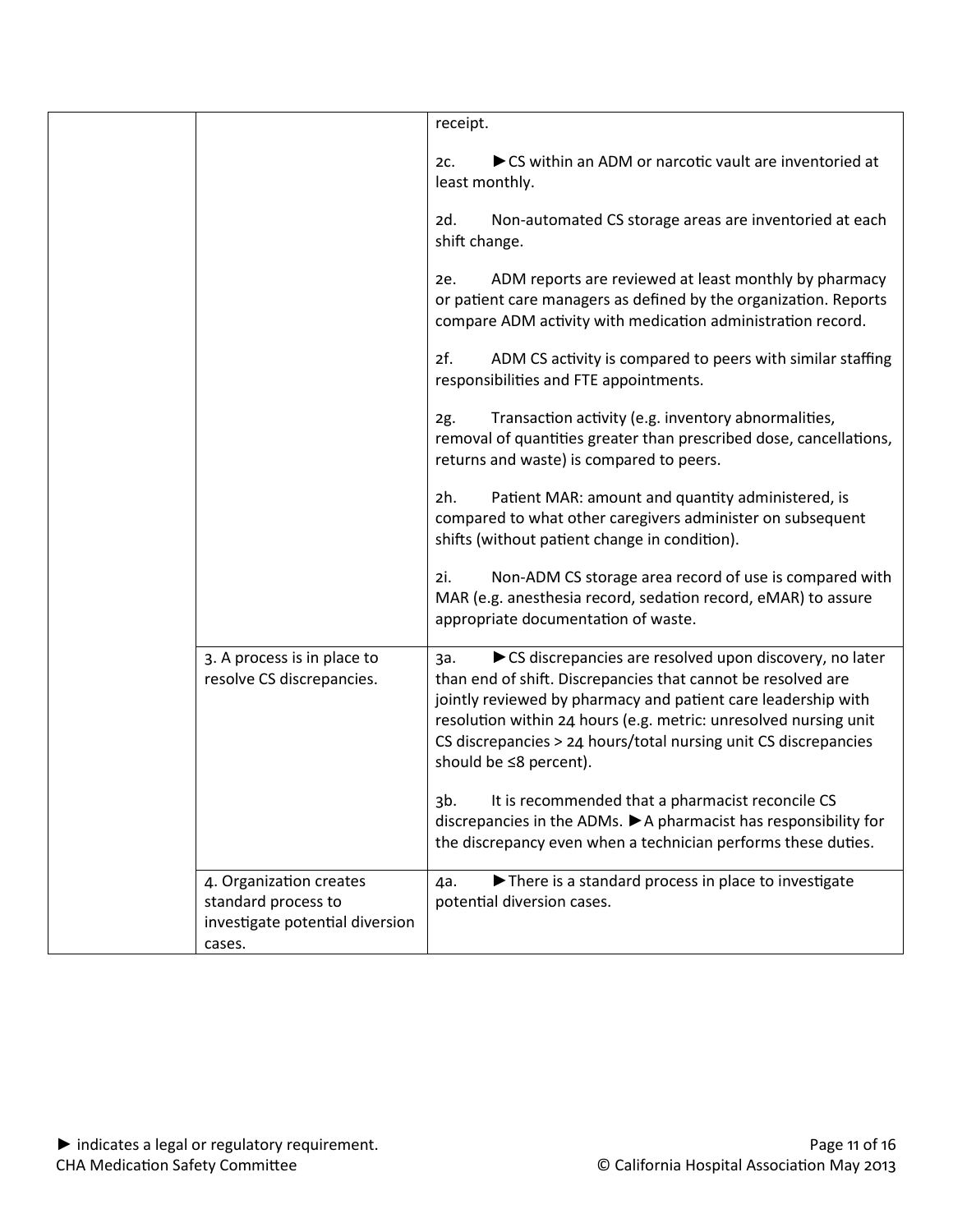# **Selected Legal References[15](#page-8-1)**

# **Federal**

# **21 Code of Federal Regulations Chapter II: Drug Enforcement Administration**

# *Sec. 1301.76 Other security controls for practitioners.*

(a) The registrant shall not employ, as an agent or employee who has access to controlled substances, any person who has been convicted of a felony offense relating to controlled substances or who, at any time, had an application for registration with the DEA denied, had a DEA registration revoked or has surrendered a DEA registration for cause. purposes of this subsection, the term "for cause" means a surrender in lieu of, or as a consequence of, any federal or state administrative, civil or criminal action resulting from an investigation of the individual's handling of controlled substances.

(b) The registrant shall notify the Field Division Office of the Administration in his area, in writing, of the theft or significant loss of any controlled substances within one business day of discovery of such loss or theft. The registrant shall also complete, and submit to the Field Division Office in his area, DEA Form 106 regarding the loss or theft. When determining whether a loss is significant, a registrant should consider, among others, the following factors:

- (1) The actual quantity of controlled substances lost in relation to the type of business;
- (2) The specific controlled substances lost;

(3) Whether the loss of the controlled substances can be associated with access to those controlled substances by specific individuals, or whether the loss can be attributed to unique activities that may take place involving the controlled substances;

(4) A pattern of losses over a specific time period, whether the losses appear to be random, and the results of efforts taken to resolve the losses; and, if known,

- (5) Whether the specific controlled substances are likely candidates for diversion;
- (6) Local trends and other indicators of the diversion potential of the missing controlled substance.

# *Sec. 1301.90 Employee screening procedures.*

It is the position of DEA that the obtaining of certain information by non-practitioners is vital to fairly assess the likelihood of an employee committing a drug security breach. The need to know this information is a matter of business necessity, essential to overall controlled substances security. In this regard, it is believed that conviction of crimes and unauthorized use of controlled substances are activities that are proper subjects for inquiry. It is, therefore, assumed that the following questions will become a part of an employe's comprehensive employee screening program:

*Questio*. Within the past five years, have youbeen convicted of a felony, or within the past two years, of any misdemeanor or are you presently formally charged with committing a criminal offense? (Do not include any traffic violations, juvenile offenses or military convictions, except by general court-martial.) If the answer is yes, furnish details of conviction, offense, location, date and sentence.

*Questio*. In the past three years, have you ever knowingly used any narcotics, amphetamines or barbiturates, other than those prescribed to you by a physician? If the answer is yes, furnish details.

*Advice*. An authorization, in writing, that allows inquiries to be made of courts and law enforcement agencies fo possible pending charges or convictions must be executed by a person who is allowed to work in an area where access to controlled substances clearly exists. A person must be advised that any false information or omission

► indicates a legal or regulatory requirement. example the state of 16 and 16 and 16 and 16 and 16 and 16 and 16 and 16 and 16 and 16 and 16 and 16 and 16 and 16 and 16 and 16 and 16 and 16 and 16 and 16 and 16 and 16 and CHA Medication Safety Committee **CHA Medication Safety Committee California** California Hospital Association May 2013

l

<span id="page-11-0"></span> $15$  This is not a comprehensive listing of applicable laws and regulations.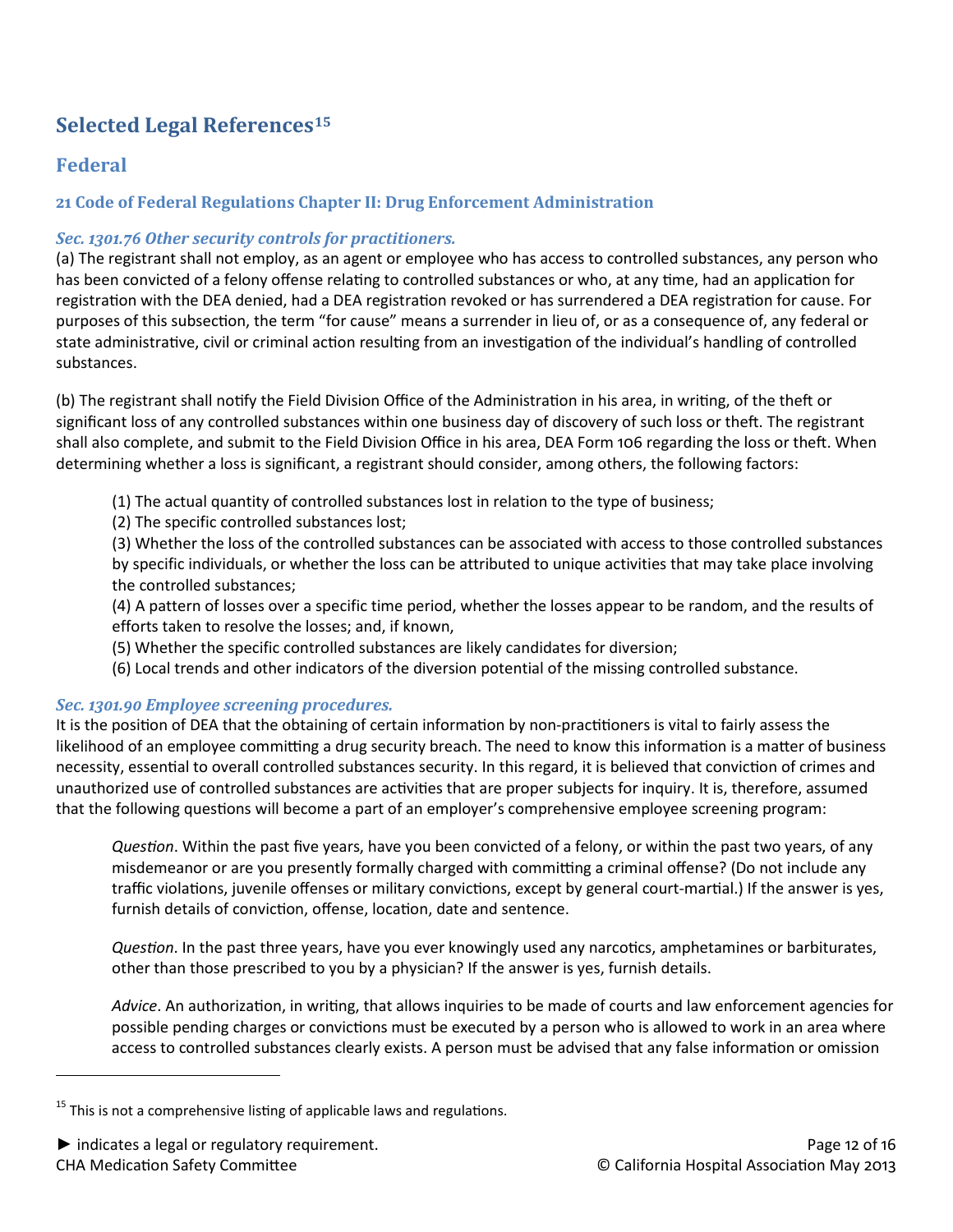ofinformation will jeopardize his or her position with respect to employment. The application for employme should inform a person that information furnished or recovered as a result of any inquiry will not necessarily preclude employment, but will be considered as part of an overall evaluation of the person's qualifications. The maintaining of fair employment practices, the protection of the person's right of privacy, and the assurance that the results of such inquiries will be treated by the employer in confidence will be explained to the employee.

### *Sec. 1301.91 Employee responsibility to report drug diversion.*

Reports of drug diversion by fellow employees is not only a necessary part of an overall employee security program but also serves the public interest at large. It is, therefore, the position of DEA that an employee who has knowledge of drug diversion from his employer by a fellow employee has an obligation to report such information to a responsible security official of the employer. The employer shall treat such information as confidential and shall take all reasonable steps to protect the confidentiality of the information and the identity of the employee furnishing information. A failure to report information of drug diversion will be considered in determining the feasibility of continuing to allow an employee to work in a drug security area. The employer shall inform all employees concerning this policy.

#### *Sec. 1301.92 Illicit activities by employees.*

It is the position of DEA that employees who possess, sell, use or divert controlled substances will subject themselves not only to State or Federal prosecution for any illicit activity, but shall also immediately become the subject of independent action regarding their continued employment. The employer will assess the seriousness of the employee's violation, the position of responsibility held by the employee, past record of employment, etc., in determining whethe to suspend, transfer, terminate or take other action against the employee.

#### *Sec. 1301.93 Sources of information for employee checks.*

DEA recommends that inquiries concerning employees' criminal records be made as follows:

Local inquiries. Inquiries should be made by name, date and place of birth, and other identifying information, to local courts and law enforcement agencies for records of pending charges and convictions. Local practice may require such inquiries to be made in person, rather than by mail, and a copy of an authorization from the employee may be required by certain law enforcement agencies.

DEA inquiries. Inquiries supplying identifying information should also be furnished to DEA Field Division Offices along with written consent from the concerned individual for a check of DEA files for records of convictions. The Regional check will result in a national check being made by the Field Division Office.

## **42 Code of Federal Regulations, State Operations Manual, Appendix A[16](#page-11-0)**

## *§482.25(a)(3) Current and accurate records must be kept of the receipt and disposition of all scheduled drugs. A-0494*

- Records of the receipt and disposition of all scheduled drugs must be current and must be accurate.
- The hospital system is capable of readily identifying loss or diversion of all controlled substances in such a manner as to minimize the time frame between the actual loss or diversion to the time of detection and determination of the extent of loss or diversion
- Facility policies and procedures should minimize scheduled drug diversion.

l

 $16$  Bulleted items are from the Interpretive Guidelines for that regulation.

<sup>►</sup> indicates a legal or regulatory requirement. example the state of the state of the page 13 of 16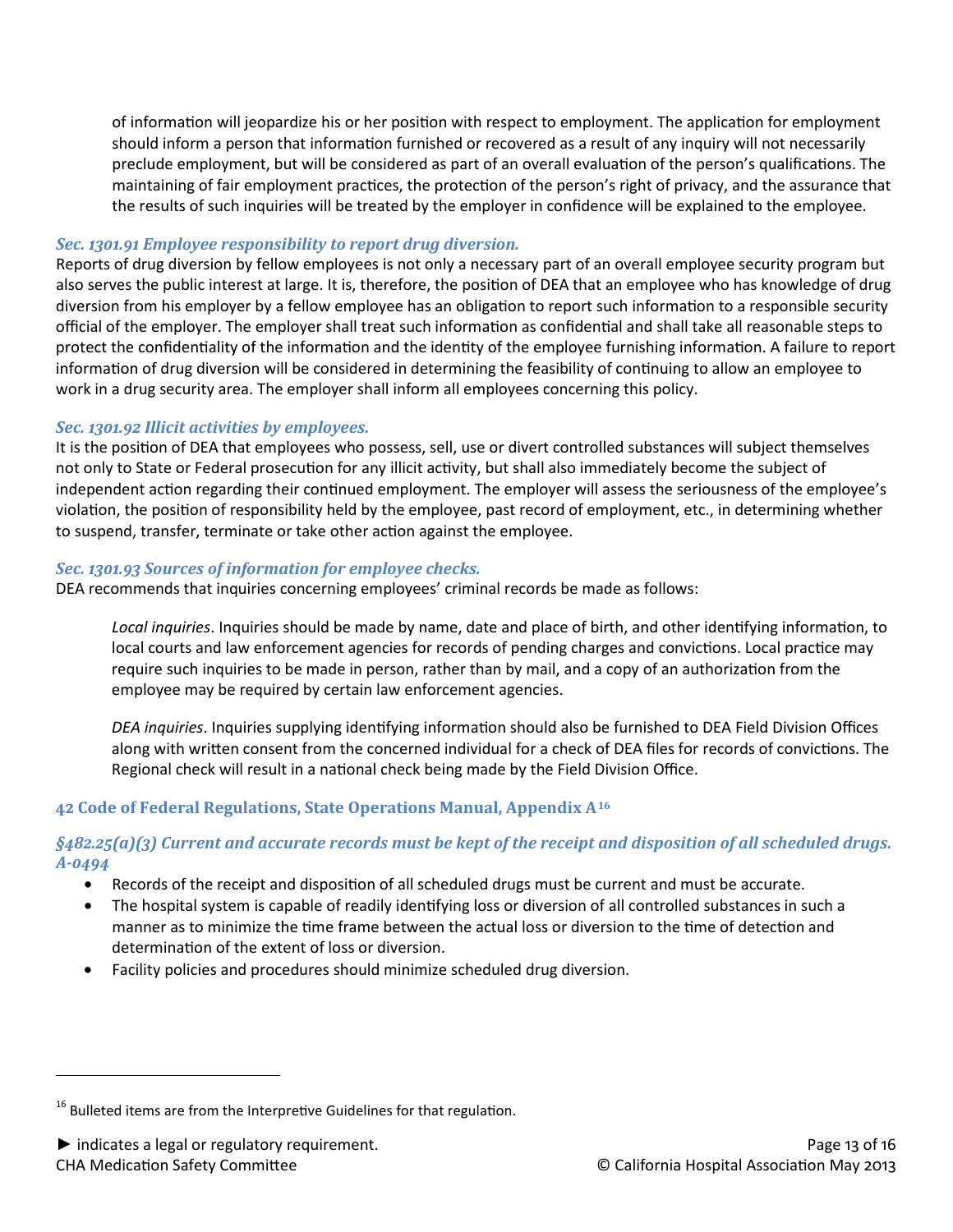#### *§482.25(b) In order to provide patient safety, drugs and biologicals must be controlled and distributed in accordance with applicable standards of practice, consistent with Federal and State law. A-500*

- Drugs and biologicals must be controlled and distributed in accordance with applicable Federal and State laws and regulations, and in accordance with applicable standards of practice. Applicable standards of practice include compliance with all Federal and State laws, regulations, and guidelines, as well as, standards and recommendations promoted by nationally recognized professional organizations that apply to pharmaceutical care and the control and distribution of drugs and biologicals
- The procedures established to prevent unauthorized usage and distribution must provide for an accounting of the receipt and disposition of drugs subject to the Comprehensive Drug Abuse Prevention and Control Act of 1970.

## *§482.25(b)(2)(i) All drugs and biologicals must be kept in a secure area and locked when appropriate. A-0502*

• All controlled substances must be locked.

## *§482.25(b)(2)(ii) Drugs listed in Schedules II, III, IV and V of the Comprehensive Drug Abuse Prevention and Control Act of 1970 must be kept within a secure area. A-0503*

• All Schedule II, III, IV, and V drugs must be kept locked within a secure area. A secure area means the drugs and biologicals are stored in a manner to prevent unmonitored access by unauthorized individuals.

## *§482.25(b)(2)(iii) Only authorized personnel may have access to locked areas. A-504*

- The hospital must assure that only authorized personnel may have access to locked areas where drugs and biologicals are stored.
- The hospital's policies and procedures must also address how it prevents unauthorized personnel from gaining access to locked areas where drugs and biologicals are stored.

## *§482.25(b)(7) Abuses and loss of controlled substances must be reported in accordance with applicable Federal and State laws, to the individual responsible for the pharmaceutical service, and to the chief executive of�icer, as appropriate. A-509*

• Controlled drug losses are to be reported to appropriate authorities in accordance with State and Federal laws.

# **State of California**

# **Business and Professions Code**

4059.5

(a) Except as otherwise provided in this chapter, dangerous drugs or dangerous devices may only be ordered by an entity licensed by the board and shall be delivered to the licensed premises and signed for and received by a pharmacist. Where a licensee is permitted to operate through a designated representative, the designated representative shall sign for and receive the delivery

(b) A dangerous drug or dangerous device transferred, sold, or delivered to a person within this state shall be transferred, sold, or delivered only to an entity licensed by the board, to a manufacturer, or to an ultimate user or the ultimate user's agent.

(c) Notwithstanding subdivisions (a) and (b), deliveries to a hospital pharmacy may be made to a central receiving location within the hospital. However, the dangerous drugs or dangerous devices shall be delivered to the licensed pharmacy premises within one working day following receipt by the hospital, and the pharmacist on duty at that time shall immediately inventory the dangerous drugs or dangerous devices.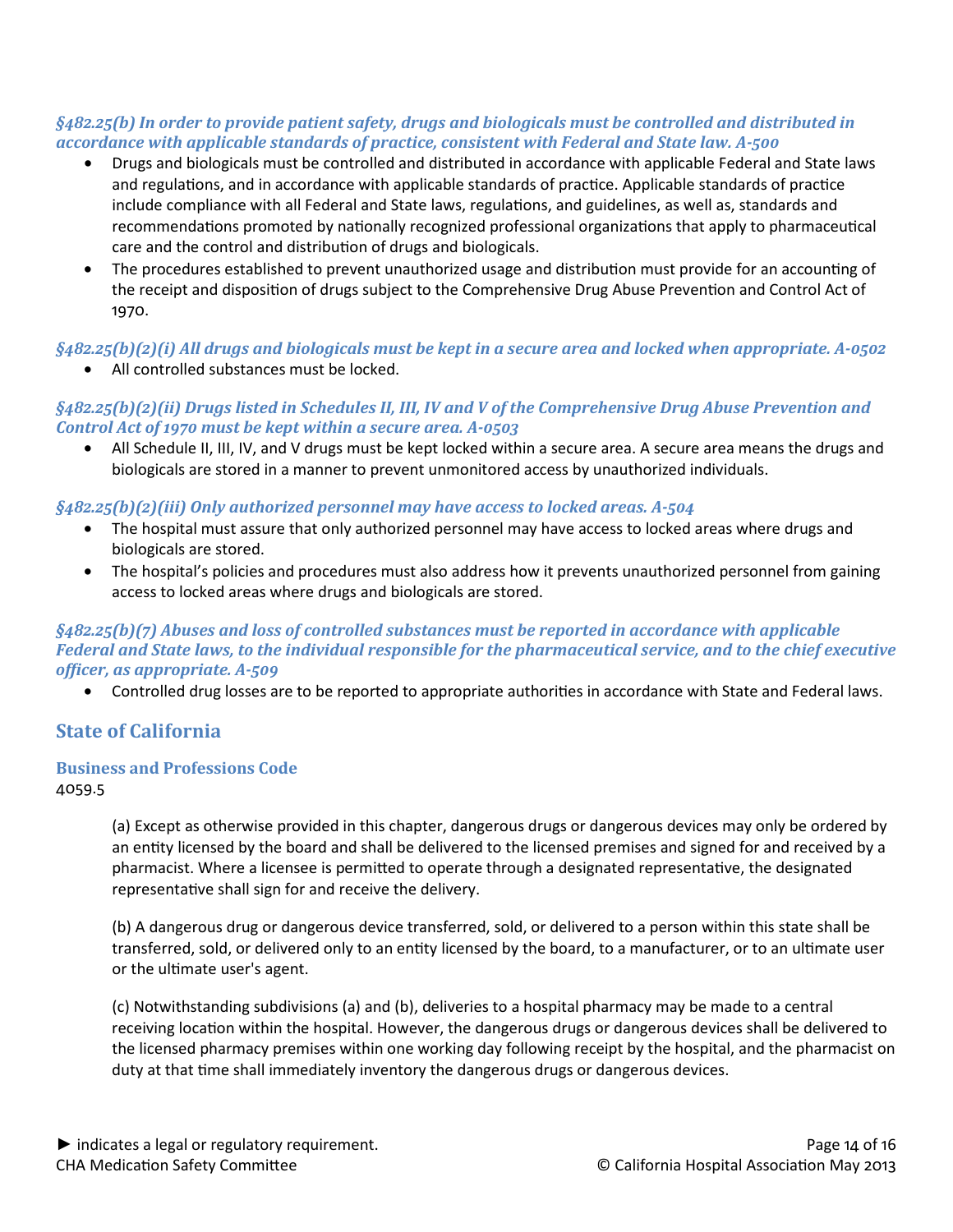(d) Notwithstanding any other provision of law, a dangerous drug or dangerous device may be ordered by and provided to a manufacturer, physician, dentist, podiatrist, optometrist, veterinarian, naturopathic doctor pursuant to Section 3640.7, or laboratory, or a physcal therapist acting within the scope of his or her license. A person or entity receiving delivery of a dangerous drug or dangerous device, or a duly authorized representative of the person or entity, shall sign for the receipt of the dangerous drug or dangerous device.

(e) A dangerous drug or dangerous device shall not be transferred, sold, or delivered to a person outside this state, whether foreign or domestic, unless the transferor, seller, or deliverer does so in compliance with the laws of this state and of the United States and of the state or country to which the dangerous drugs or dangerous devices are to be transferred, sold, or delivered. Compliance with the laws of this state and the United States and of the state or country to which the dangerous drugs or dangerous devices are to be delivered shall include, but not be limited to, determining that the recipient of the dangerous drugs or dangerous devices is authorized by law to receive the dangerous drugs or dangerous devices.

(f) Notwithstanding subdivision (a), a pharmacy may take delivery of dangerous drugs and dangerous devices when the pharmacy is closed and no pharmacist is on duty if all of the following requirements are met:

(1) The drugs are placedin a secure storage facility in the same building as the pharmacy.

(2)Only the pharmacist-in-charge or a pharmacist designatedby the pharmacist-in-charge has access to the secure storage facility after dangerous drugs or dangerous devices have been delivered

(3) The secure storage facility has a means of indicating whether it has been entered after dangerous drugs or dangerous devices have been delivered.

(4) The pharmacy maintains written policies and procedures for the delivery of dangerous drugs and dangerous devices to a secure storage facility.

(5) The agent delivering dangerous drugs and dangerous devices pursuant to this subdivision leaves documents indicating the name and amount of each dangerous drug or dangerous device delivered in the secure storage facility.

The pharmacy shall be responsible for the dangerous drugs and dangerous devices delivered to the secure storage facility. The pharmacy shall also be responsible for obtaining and maintaining records relating to the delivery of dangerous drugs and dangerous devices to a secure storage facility.

4081(a) Allrecords ofmanufacture and ofsale, acquisition, or disposition of dangerous drugs or dangerous devices sha be at all times during business hours open to inspection by authorized officers of the law, and shall be preserved for at least three years from the date of making. A current inventory shall be kept ...

4332 Any person who fails, neglects, or refuses to maintain the records required by Section 4081 or who, when called upon by an authorized officer or a member of the board, fails, neglects, or refuses to produce or provide the records within a reasonable time, or who willfully produces or furnishes records that are false, is guilty of a misdemeanor.

## **Health and Safety Code**

11209. (a) No person shall deliver Schedule II, III, or IV controlled substances to a pharmacy or pharmacy receiving area, nor shall any person receive controlled substances on behalf of a pharmacy unless, at the time of delivery, a pharmacist or authorized receiving personnel signs a receipt showing the type and quantity of the controlled substances received. Any discrepancy between the receipt and the type or quantity of controlled substances actually received shall be reported to the delivering wholesaler or manufacturer by the next business day after delivery to the pharmacy.

► indicates a legal or regulatory requirement. And the state of 16 and 16 and 16 and 16 and 16 and 16 and 16 and 16 and 16 and 16 and 16 and 16 and 16 and 16 and 16 and 16 and 16 and 16 and 16 and 16 and 16 and 16 and 16 CHA Medication Safety Committee **CHA Medication Safety Committee California** California Hospital Association May 2013